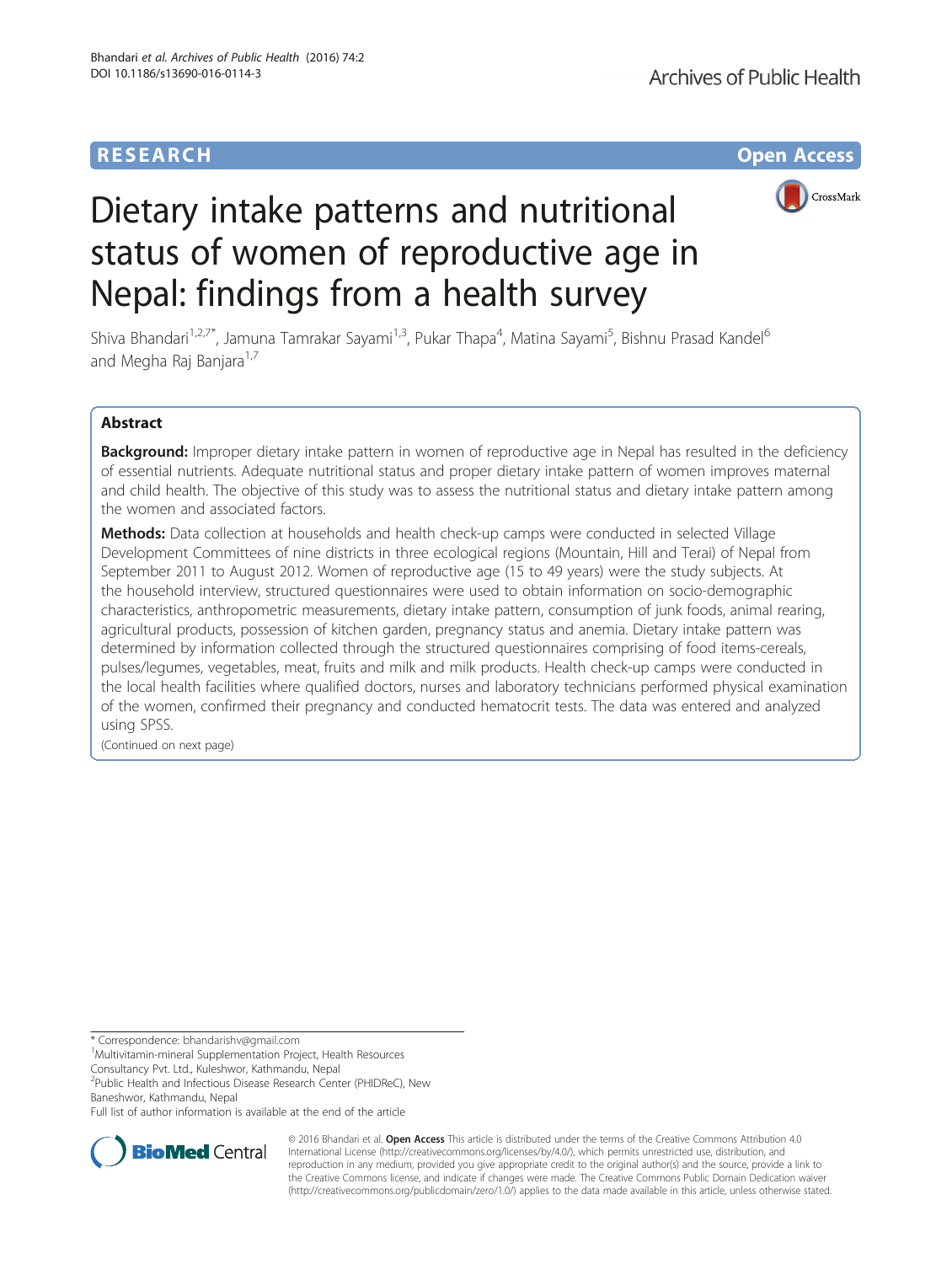# (Continued from previous page)

Results: Altogether 21,111 women were interviewed. More than a quarter of the women in Terai were malnourished as indicated by low body mass index (BMI < 18.5 Kg/m<sup>2</sup>). Among the dietary intake pattern, the majority of women consumed cereals at least once a day in all three ecological regions. The majority of women in Mountain consumed pulses/legumes thrice a week. In Terai, the majority of women consumed vegetables thrice a week. In all three ecological regions, the majority of women consumed meat and meat products and fruits once a week. About thirty percent of women consumed milk and milk products once a day in all three ecological regions. The non-use of iodized salt by Terai women was the highest  $(5.3 \, \%, n = 303)$ . In all the ecological regions, cereals and vegetables were produced in the majority of the participants' households in comparison of fruits, poultry and goat/sheep. The women of age 15 to 24 years were 2.7 times more likely to be malnourished than women of 35 to 49 years age ( $aOR = 2.7$ , CI = 2.5,3.0). The unemployed women had nearly two times more chances of being malnourished than women doing manual work ( $aOR = 1.9$ ,  $95\% CI = 1.5,2.2$ ). In Terai, women were five times more likely to be malnourished (aOR = 0.2, CI = 0.1,0.2) and 20 times more likely to be anemic (aOR = 0.05, CI = 0.04,0.07) than women in Mountain. The pregnant women were five times more likely to be anemic than non-pregnant women ( $aOR = 0.2$ ,  $Cl = 0.2, 0.3$ ).

**Conclusions:** The nutritional status of women of reproductive age is still poor especially in Terai and the dietary intake pattern is not adequate. It suggests improving nutritional status and feeding habits especially intake of meat, fruits and vegetables focusing on reproductive aged women.

Keywords: Anemia, Body Mass Index, Dietary intake pattern, Nepal, Nutritional status, Reproductive age

# Background

Dietary intake pattern plays a significant role in human health [\[1](#page-10-0), [2\]](#page-10-0). Improper and inadequate dietary intake pattern especially in women of reproductive age have resulted in the deficiency of essential nutrients especially during pregnancy and lactation in Nepal, where 18 % of women are malnourished and 35 % are anemic [\[3](#page-10-0)], which pose threat to physical, mental and social well being of women [\[4](#page-10-0)]. In addition, reproductive biology, poverty, lack of education, socio-cultural traditions and disparities in household contribute to under nutrition in women [\[5](#page-10-0)]. Those women who consume limited animal source foods, fruits and vegetables, increase their risk of micronutrient deficiencies [\[6](#page-10-0)]. Women on low protein and carbohydrate diets can be severely malnourished mothers and are at increased risk of child mortality [[7](#page-10-0)].

Nutritional status is an indication of the overall well being of a population. Adequate nutritional status of women is important for good health and increased work capacity of women themselves as well as for the health of their offspring [\[4](#page-10-0)]. Poor nutrition is indicative of greater health risk to both mother and children born to them [[8\]](#page-10-0). The health risk it could pose for women necessitates continuous monitoring of their nutritional status and dietary intake especially in poor resource countries like Nepal. The current literatures provide limited information regarding dietary intake pattern and nutritional status in Nepal. The objective of this study was, therefore, to assess the dietary intake pattern and nutritional status of women of reproductive age and associated factors in Nepal. In other words, the study intends to measure diversity in dietary behavior with regard to

important and commonly consumed foods groups and nutritional status of women but not how much food do individuals consume or the average calorie intake.

# **Methods**

The data presented in the study are part of an intervention study and are the pre-intervention measurement, where women of reproductive age were supplemented with multivitamin-minerals and assesses for the perinatal outcome. Therefore, the sampling of Village Development Committees (VDCs) is not random but targeted.

#### Study area

Nepal is divided into three distinct ecological regions: Mountain, Hill and Terai. Mountain (occupies 35 % of the total land area) has rocky terrain and lies to the north, the middle is Hill (occupies 42 % of the total land area) and Terai (occupies 23 % of the total land area) lies to the southern part of the country and has relatively flat terrain. According to national population and housing census, 2011, Mountain has only about 6.7 % (1,781,792) of the total population and 42.3 % of who lives under poverty; Hill has 43 % (11,394,007) of the total population, 24.3 % of who lives under poverty; Terai has 50.3 % (13,318,705) of the population lives here and 23.4 % are under poverty [[9\]](#page-10-0). Similarly, the female literacy is 46.7, 33.3 and 44.9 % in Mountain, Hill and Terai regions respectively [[9](#page-10-0)]. Each region is subdivided into districts (a total of 75 districts in Nepal) and within the districts are Village Development Committees (VDCs). For this study, nine districts (Dolakha-Mountain; Illam, Kavrepalanchowk, Kathmandu, Lamjung and Kaski-Hill; Sarlahi, Nawalparasi and Kailali-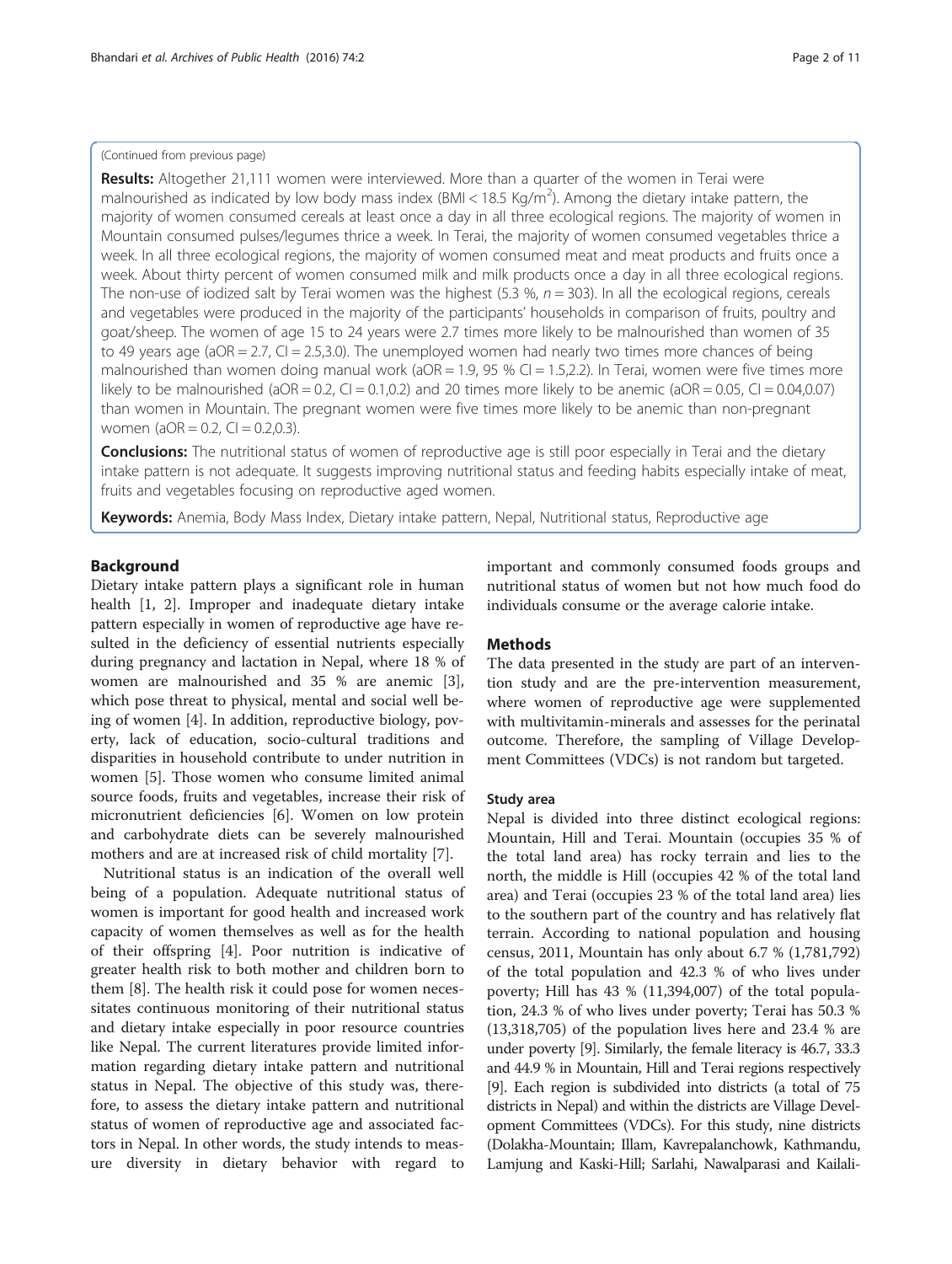Terai) were selected. Within nine districts, three to eight VDCs were selected. The number of selected VDCs in the study districts was three in Dolakha and Nawalparasi, four in Lamjung, six in Illam, Kavrepalanchowk, Sarlahi and Kailali, eight in Kaski and Kathmandu.

#### Study participants, design and health camps

The study population was women of reproductive age (15–49 years) residing in the selected VDCs. A household level study was conducted from September 2011to August 2012 in the selected study areas. Interview of reproductive age women was done at the household using structured questionnaires. Information regarding socio-demographic characteristics, anthropometric measurements, dietary intake pattern, animal rearing, agricultural products, possession of kitchen garden, use of iodized salt, nutrition education by health institutions, pregnancy status and anemia were obtained. A nonrandom sampling technique was used for the selection of districts and VDCs. The districts covering all three ecological regions were selected consulting Ministry of Health and Population, Nepal and the VDCs were selected in consultation with District Public/Health Offices. It was assumed that those areas were supposed to have poor health and nutrition. Interview of study subjects was started from one end of the VDC by selecting a house. All the women of reproductive age living in the house were interviewed. However, if there were not any study subjects in the house, or they were out of the house at the time of data collection, the house was skipped and nearby house was selected. 12.5 % of the study participants could not be included due to their absence. Local health facility staffs and female community health volunteers (FCHVs) helped to find the location of houses. First, the questionnaires were made in English. Later, they were translated into Nepali so that the participant women could easily understand.

All the women interviewed were invited to attend health check-up camp through field supervisor at the time of interview. In health check-up camps participants are informed to come to a particular place (generally nearby health facility) and doctors, nurses, laboratory technicians (whenever required) and other health personnel check the general or specific health condition of the participants. The health camps were conducted in the health facilities of the concerned VDCs for clinical assessment. A qualified doctor conducted physical examination of women and pregnancy status. Nurse and health facility staffs were involved in anthropometric measurements of the women. To identify anemia in women, capillary blood samples were tested for hematocrit determination by laboratory technician with hematocrit machine (Heamata STAT-II, STI Separation Technology Inc., USA). A structured nutrition education

program was also conducted at end of the health checkup highlighting the importance of proper nutrition for reproductive aged women to make them aware about nutrition.

#### Sample size and design

Since the present study is a part of baseline survey of an interventional study (supplementation of multivitaminminerals and assessment of perinatal outcome), total sample in this study was obtained on the basis of sample size calculated for that study. In addition, sampling design was employed for that interventional study. A total of 21,371 women participated in the survey. However, only 21,111 participants were included in the present study for analysis because of the exclusion of missing values and incomplete information (260 participants).

#### Data collection procedures

In each household, separate confidential interview of the women was conducted in a convenient place. About half an hour was taken for the whole procedure of conducting questionnaires. Before introducing questionnaires, the women were informed about the purpose of the study. They were made aware of the fact that they can withdraw from the study at any stage of the study. Written consent was taken from each study subject. For women who were below 18 years of age, written consent from them as well from their parents/guardians was obtained.

#### Dietary intake data collection

Dietary intake pattern was determined by using a tool previously used in India [[10](#page-10-0)]. This tool was modified with consultation with experts to include as much information as possible. The data was collected through the questionnaires that comprised of six groups of food items: (i) cereals (ii) pulses/legumes (iii) vegetables (iv) meat (v) fruits and (vi) milk and milk products. In addition, junk foods (sweetened beverages, instant noodles, cookies and biscuits available in local markets) were included in different category. Cereals included rice, wheat, millet, maize and barley; pulses/legumes comprised of beans, peas, soybeans, grams and others used to make lentils; vegetables included green leafy vegetables, cauliflower, ladies finger, brinjal, pumpkin, and others whatever they grew in their fields or buy from market to make curry; meat included chicken, mutton, fish, buff, pork and beef; fruits comprised of seasonal fruits grown in their fields or seasonal/non-seasonal fruits bought from markets; milk and its products consisted of milk, curd and cheese. The participating women were asked 'how often do you yourself consume the food groups: daily, thrice a week, weekly, monthly or never?' The interviewers asked about the group of food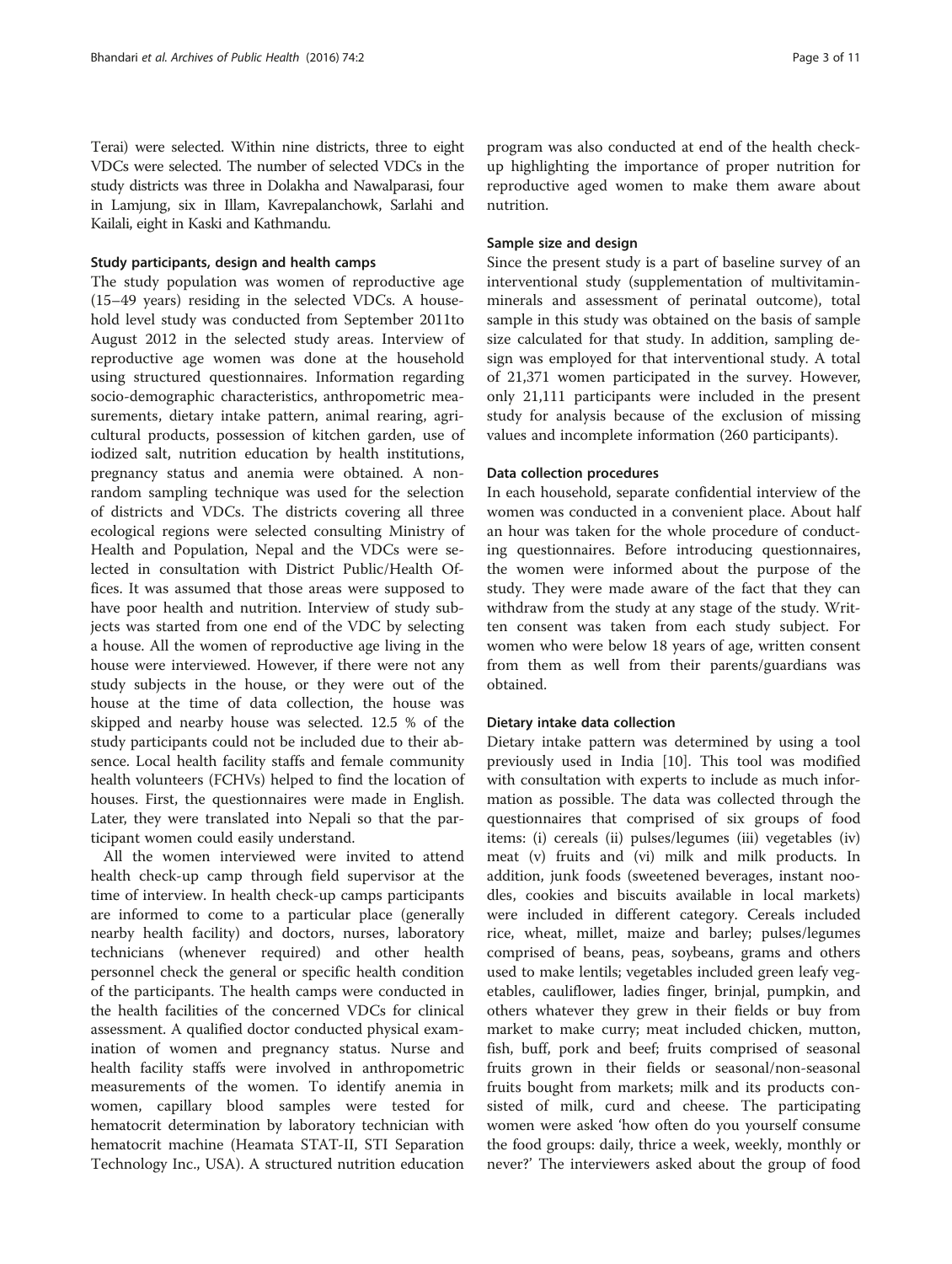not the individual items. If the participants did not understand, examples of food items were provided and they were probed regarding the consumption of specific food items. Among these foods, cereals are rich in carbohydrates, pulses/legumes, meat and milk products are rich in protein, vegetables are rich source of iron, folic acid, vitamin A, carotene, riboflavin and calcium, whereas fruits contain especially vitamin C, vitamin A and minerals. It should be noted that the survey did not provide any information related to the quantity or level of food consumption over time.

#### Ethical approval

Ethical approval was obtained from Ethical Committee of the Nepal Health Research Council (NHRC Reg. No. 5/2011) as per national health research policy. Similarly, written approvals from respected District Public/Health Offices were taken.

#### Anthropometric measurement and anemia

Weights of the women were measured to the nearest 0.1 kg on a battery powered digital scale (Seca GmBH & Co.kg., Germany) and heights were measured to the nearest centimeter using a height scale following standard anthropometric techniques [\[11](#page-10-0)]. For weight and height measurements, study subjects removed their shoes, removed their jackets and wore light clothing. Body mass index (BMI) of the study subjects was calculated by dividing the weight in kilogram to the height in meter squared  $(Kg/m^2)$ . BMI less than 18.5 was considered as underweight (malnourished) [[12\]](#page-10-0) and anemia was defined as a hematocrit value less than 35 % and normal as more than 35 % [\[13](#page-10-0)].

#### Data entry and analysis

Data entry and analysis was performed by using SPSS for windows version 11.5 (SPSS Inc., Chicago). The obtained data was weighted for districts assuming that all women within a district have similar pattern of dietary intake. Descriptive analysis was done and the result was expressed in percentage. Inferential statistics was calculated using chi-square test. Adjusted odds ratio (aOR) after adjusting for educational status, age (in years), employment, ethnicity, ecological regions, pregnancy and nutrition education by any organizations was calculated. Binary logistic regression with 95 % confidence interval (CI) was performed and p-value less than 0.05 was considered significant.

## Results

In total, information from 21,111 women interviewed were analyzed. The mean height (±SD) of women was 151.5 ( $\pm$ 6.1) cm and majority of women, 17.8 % ( $n = 162$ ), of height less than or equal to 145 cm (stunted) live in

Mountain. Similarly, the mean weight (±SD) of the women was 49.3 (±8.2) Kg and nearly half of the women in Terai had weight less than or equal to 45 Kg. The mean BMI ( $\pm$ SD) of the women was 21.5 ( $\pm$ 3.5) Kg/m<sup>2</sup> and more than a quarter of the women in Terai had BMI below less than 18.5 Kg/m<sup>2</sup> (malnourished) (Table 1).

The majority of women in all regions possessed land for kitchen garden. More than half of the women in Mountain did not have any health institutions providing awareness on nutrition. In Terai, still 19.4 % ( $n = 1329$ ) of women had not heard about iodine, the essential micronutrient, while 5.3 % ( $n = 303$ ) of women in their household did not use iodized salt with two children logo. Almost eighty-five percent of the women consumed junk foods in Mountain and Hill while about two-third of women consumed such foods in Terai (Table [2\)](#page-4-0).

In Terai, 85.7 % ( $n = 5484$ ) women in their households produced cereals and 78.3 % ( $n = 4953$ ) women produced vegetables. The majority of women (85.6 %,  $n = 1985$ ) in Mountain and 79.1 % ( $n = 10044$ ) in Hill produced vegetables in their households. Women's household production of fruits was the least in Mountain while production of meat and meat products was the least in Hill (Fig. [1](#page-4-0)).

Regarding the frequency of consumption of staple foods rich in carbohydrates, more than eighty-seven percent of the women in Hill and Terai consumed cereals more than once a day and in Mountain more than twothird of the women consumed cereals more than once a day. The majority of women in Hill and Terai consumed pulses/legumes once a day while the majority of women in Mountain consumed pulses/legumes thrice a week (Table [3\)](#page-5-0).

Table 1 Anthropometric status of women of reproductive age, Nepal, 2012

| Variables                                                             | Mountain (% <sup>a</sup> ) | Hill $(\%^a)$   | Terai (% <sup>a</sup> ) |
|-----------------------------------------------------------------------|----------------------------|-----------------|-------------------------|
| Height (in cm) ( $n = 14,366$ )                                       |                            |                 |                         |
| $\leq$ 145 cm                                                         | 161 (17.8)                 | 1443 (16.4)     | 733 (15.0)              |
| $>145$ cm                                                             | 745 (82.2)                 | 6883 (83.6)     | 4256 (85.0)             |
| Mean $\pm$ SD (151.5 $\pm$ 6.1)                                       | $151.3 \pm 6.4$            | $151.0 \pm 6.1$ | $152.2 + 6.0$           |
| Weight (in kg) $(n = 13,369)^{b}$                                     |                            |                 |                         |
| $\leq$ 45 kg                                                          | 195 (21.6)                 | 2638 (33.1)     | 2184 (48.8)             |
| > 45 kg                                                               | 693 (78.4)                 | 5193 (66.9)     | 2466 (51.2)             |
| Mean $\pm$ SD (49.3 $\pm$ 8.2)                                        | $52.4 \pm 7.9$             | $50.1 \pm 8.5$  | $47.3 \pm 7.5$          |
| Body Mass Index (BMI, Kg/m <sup>2</sup> ) ( $n = 13,369$ <sup>b</sup> |                            |                 |                         |
| < 18.5                                                                | 54 (6.0)                   | 1161 (15.4)     | 1235 (27.9)             |
| 18.5 to 24.9                                                          | 617 (69.2)                 | 5262 (65.9)     | 3083 (65.8)             |
| $\geq 25$                                                             | 217 (24.8)                 | 1408 (18.7)     | 332 (6.3)               |
| Mean $\pm$ SD (21.5 $\pm$ 3.5)                                        | $72.9 + 3.4$               | $22.0 + 3.6$    | $70.4 + 3.0$            |

<sup>a</sup>Weighted percent and means

b Pregnant women were excluded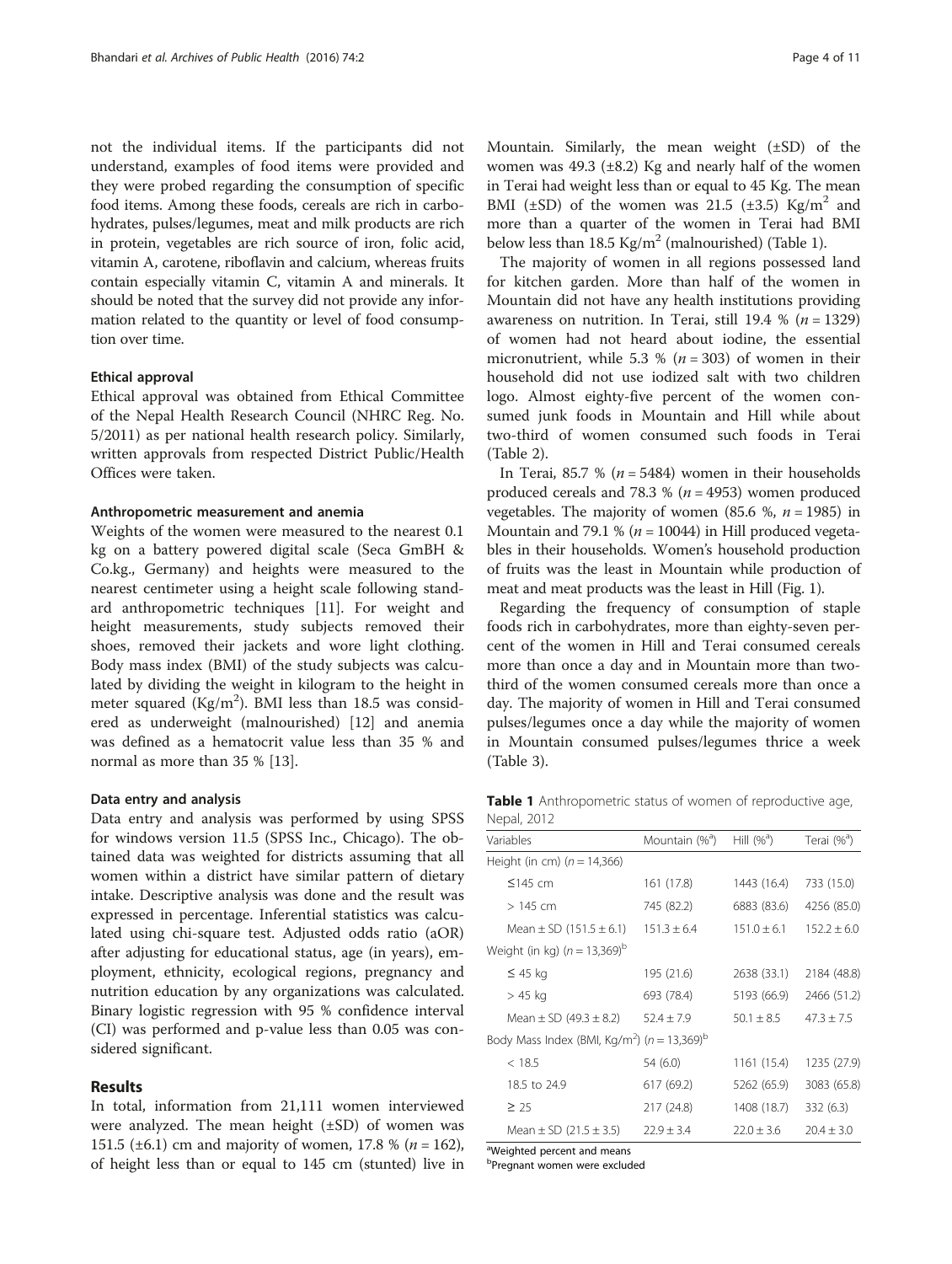| Variables                                           | Mountain ( $n = 2320$ ) (% <sup>a</sup> )            | Hill $(n = 12,372)$ (% <sup>a</sup> ) | Terai ( $n = 6419$ ) (% <sup>a</sup> ) |
|-----------------------------------------------------|------------------------------------------------------|---------------------------------------|----------------------------------------|
|                                                     |                                                      |                                       |                                        |
| Possession of land for kitchen garden               |                                                      |                                       |                                        |
| Yes                                                 | 2148 (92.6)                                          | 10914 (85.4)                          | 5345 (83.3)                            |
| No                                                  | 172(7.4)                                             | 1458 (14.6)                           | 1074 (16.7)                            |
|                                                     | Health institutions providing awareness on nutrition |                                       |                                        |
| Yes                                                 | 1073 (46.3)                                          | 7516 (58.6)                           | 3622 (57.5)                            |
| No                                                  | 1247 (53.7)                                          | 4856 (41.4)                           | 2797 (42.5)                            |
| Women heard of iodine                               |                                                      |                                       |                                        |
| Yes                                                 | 1958 (84.4)                                          | 10903 (88.0)                          | 5090 (80.6)                            |
| No                                                  | 362 (15.6)                                           | 1469 (12.0)                           | 1329 (19.4)                            |
|                                                     | Use of iodized salt with two children logo           |                                       |                                        |
| Yes                                                 | 2189 (94.4)                                          | 11777 (93.9)                          | 6116 (94.4)                            |
| No                                                  | 131(5.6)                                             | 595 (6.1)                             | 303(5.6)                               |
| Consumption of junk foods                           |                                                      |                                       |                                        |
| Yes                                                 | 1955 (84.3)                                          | 10403 (85.7)                          | 4778 (75.6)                            |
| No                                                  | 365 (15.7)                                           | 1969 (14.3)                           | 1641 (24.4)                            |
| $3141.3$ . Let $\sim$ $1.3$ a $\sim$ $1.3$ a $\sim$ |                                                      |                                       |                                        |

<span id="page-4-0"></span>**Table 2** Variables associated with dietary intake practice of women of reproductive age, Nepal, 2012 ( $N = 21,111$ )

In Mountain, more than forty-five percent of women consumed green vegetables once and more than once a day. However, in Terai, the majority of women consumed vegetables thrice a week. In all three ecological regions, the majority of women consumed meat and fruits once a week. About thirty percent of women consumed milk and milk products once a day in all three ecological regions (Table [4\)](#page-6-0).

Surprisingly, the women having formal education were 1.4 times more likely to be malnourished than the women having informal education ( $aOR = 0.7$ , 95 % CI = 0.6,0.8). The women of age 15 to 24 years were about three times more likely to be malnourished than women of 35 to 49 years age (aOR = 2.7, 95 % CI = 2.5,3.0). The unemployed women had nearly two times more chances of being malnourished than women doing manual work  $(aOR = 1.9, 95 % CI = 1.5, 2.2)$ . Women of upper caste were 2.5 times more likely to be malnourished than

the women of religious minorities  $(aOR = 0.4, 95 %$  $CI = 0.3, 0.5$ . The women of Terai were five times more likely to be malnourished than the women of Mountain  $(aOR = 0.2, 95 % CI = 0.1, 0.2)$ . The women who did not get nutrition education from any organizations were 1.1 times more likely to be malnourished than those women who got ( $aOR = 1.1$ ,  $95 % CI = 1.0,1.2$ ) (Table [5](#page-7-0)).

The women having formal education were 1.4 times more likely to be anemic than the women having informal education  $(aOR = 0.7, 95 % CI = 0.6, 0.8)$  and illiterate women  $(aOR = 0.7, 95 % CI = 0.7, 0.8)$ . The women of age 15 to 24 years were 1.3 times more likely to be anemic than the women of 35 to 49 years  $(aOR = 1.3, 95 % CI = 1.0, 1.3)$ . The women employed in agriculture had nearly two times more chances of being anemic than women doing manual work ( $aOR = 1.7$ , 95 % CI =  $1.5,2.0$ ). The women of upper caste were two times more likely to be anemic than disadvantaged non-

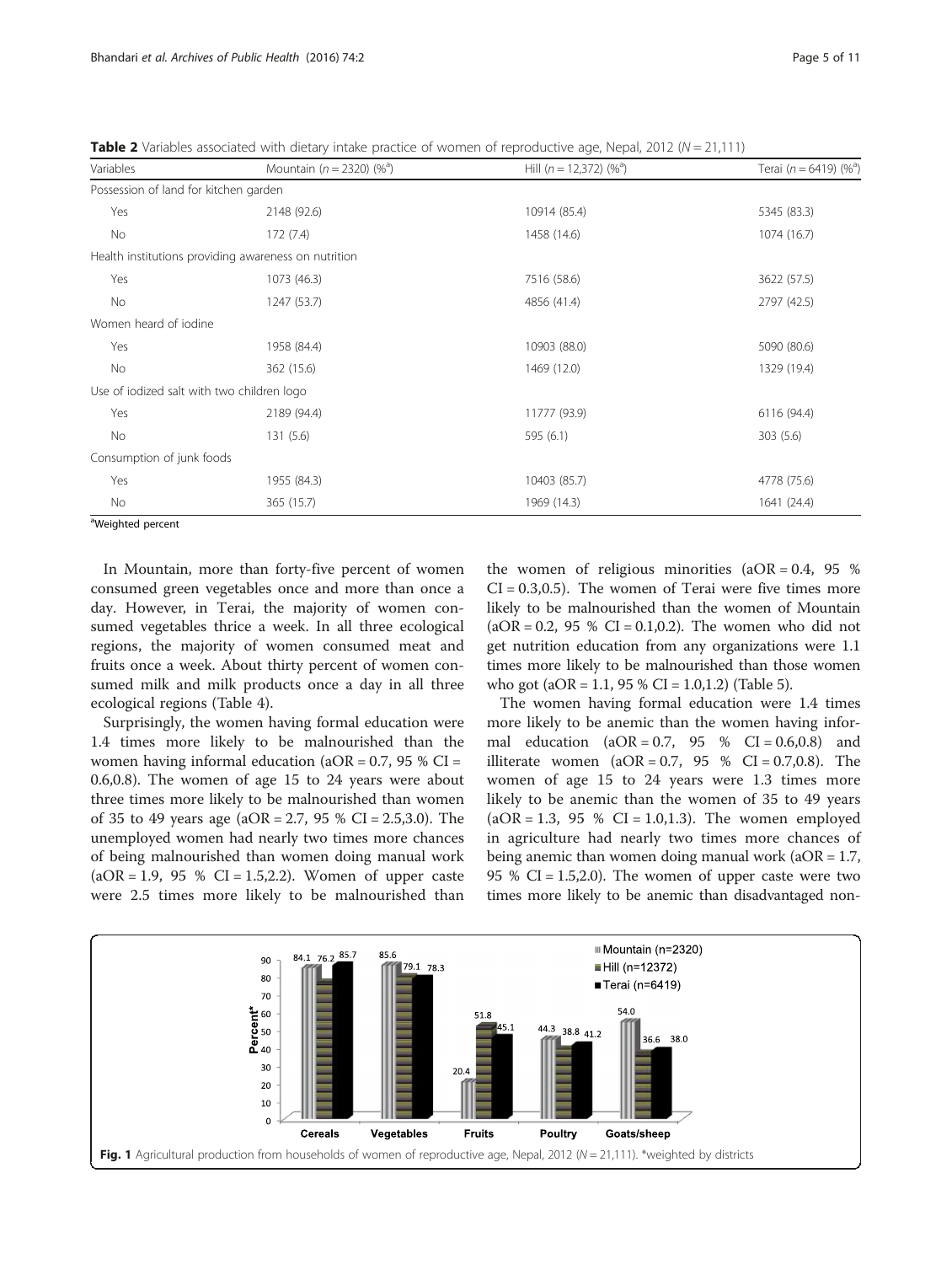| Food and frequency                                                           | Mountain ( $n = 2334$ ) (% <sup>a</sup> ) | Hill $(n = 12,543)$ (% <sup>a</sup> ) | Terai ( $n = 6494$ ) (% <sup>a</sup> ) |
|------------------------------------------------------------------------------|-------------------------------------------|---------------------------------------|----------------------------------------|
| Cereals                                                                      |                                           |                                       |                                        |
| More than once a day                                                         | 1746 (75.3)                               | 10815 (87.7)                          | 5556 (87.3)                            |
| Once a day                                                                   | 359 (15.5)                                | 1035(7.7)                             | 441 (6.3)                              |
| Thrice a week                                                                | 109(4.7)                                  | 216(1.8)                              | 261(4.0)                               |
| Once a week                                                                  | 94 (4.1)                                  | 134(1.1)                              | 122(1.8)                               |
| Once a month                                                                 | 12(0.5)                                   | 166(1.7)                              | 31(0.4)                                |
| Never                                                                        | 0(0.0)                                    | 6(0.1)                                | 8(0.1)                                 |
| Pulses/Legumes                                                               |                                           |                                       |                                        |
| More than once a day                                                         | 204 (8.8)                                 | 3709 (32.0)                           | 1305 (20.3)                            |
| Once a day                                                                   | 632 (27.2)                                | 4864 (35.5)                           | 2422 (39.2)                            |
| Thrice a week                                                                | 682 (29.4)                                | 2462 (21.1)                           | 1729 (26.3)                            |
| Once a week                                                                  | 571 (24.6)                                | 1048 (9.3)                            | 676 (10.0)                             |
| Once a month                                                                 | 223(9.6)                                  | 258 (1.8)                             | 249(3.7)                               |
| Never                                                                        | 8(0.3)                                    | 31(0.2)                               | 38(0.6)                                |
| $\partial M$ . $\partial$ . Let $\partial$ $\partial$ be a set of $\partial$ |                                           |                                       |                                        |

<span id="page-5-0"></span>Table 3 Frequency of consumption of carbohydrate and protein rich foods by women of reproductive age, Nepal, 2012 ( $N = 21,111$ )

dalit Terai caste women (aOR =  $0.5$ ,  $95\%$  CI =  $0.5$ , 0.6) and religious minorities women (aOR =  $0.5$ , 95 % CI =  $0.4$ , $0.6$ ). Pregnancy was greatly associated with anemia as the pregnant women were five times more likely to be anemic than non-pregnant women ( $aOR = 0.2$ , 95 % CI = 0.2,0.3). The women of Terai were 20 times more likely to be anemic than the women of Mountain ( $aOR = 0.05$ , 95 % CI = 0.04,0.07) (Table [6\)](#page-8-0).

#### **Discussion**

This study showed that nearly a third of women in Terai were malnourished and on average, the malnourished women were 16.4 % in Nepal. This is almost similar to the national data [\[3\]](#page-10-0) and lower than that of Bangladesh (24.2 %) [[14\]](#page-10-0) and India, where the malnourished women, as indicated by low BMI, were 35.6 % in 2006 [\[15](#page-10-0)]. There has been decrement in malnourishment in women in Nepal due to interventions on maternal health, nutrition and other women empowering programs through programs such as School Health and Nutrition (SHN), Suaahara, multisectoral nutrition plan (MSNP), Knowledge-based Integrated Sustainable Agriculture and Nutrition (KISAN) and Agriculture and Food Security Project (AFSP) launched by government and nongovernment organizations [[16](#page-10-0)–[18](#page-10-0)]. Despite this progress, the current rate of under-nutrition remains in unacceptable condition. When we compared BMI among the ecological regions, there was a big difference in the prevalence of malnourished women; Terai being the most affected one. The reason might be poor nutrition and maternal health in the region. Therefore, it would be better if the government of Nepal intensify nutrition and education programs to improve the nutritional status.

In Terai, about one-fifth of the women did not possess land for kitchen garden. With the possession of kitchen garden, women are likely to be involved in agriculture by growing vegetables and fruits that can ultimately help in the reduction of nutrients deficiency [[19](#page-10-0), [20](#page-10-0)]. In addition, education and awareness are essential to ensuring that expanded and more diverse production translates into healthier diets and better nutrition [\[20](#page-10-0)]. In the present study, about 95 % of women used iodized salt, which, according to WHO, showed that Nepal's salt iodization program is considered to be on a good track to eliminate iodine deficiency. In Bangladesh, 82.3 % of the households have adequately iodized salt [\[14](#page-10-0)], while another report in Nepal shows that about three-fourth of households have adequately iodized salt [\[3](#page-10-0)]. Iodine deficiency is related to adverse pregnancy outcomes such as abortion, fetal brain damage and congenital malformation, stillbirth, and perinatal death [[21](#page-10-0)]. Therefore, use of iodized salt by women of reproductive age is essential. The majority of women in all ecological regions consumed junk foods. As such foods do not provide adequate nutrition, they should be discouraged and food system strategies can be adopted to prevent micronutrient malnutrition [[22\]](#page-10-0).

In our study, in Terai, the majority of women in their households produced cereals. However, comparatively fewer women produced vegetables there. This might be because cereals are staple foods and can be sold later on, whereas, vegetables cannot be stored for a longer time to sell. Production of fruits was the lowest than other products in all ecological regions. Low production of vegetables and fruits can be attributed to micronutrient deficiency disorders as agricultural production has an impact on nutrition [\[19, 20](#page-10-0)]. If women of reproductive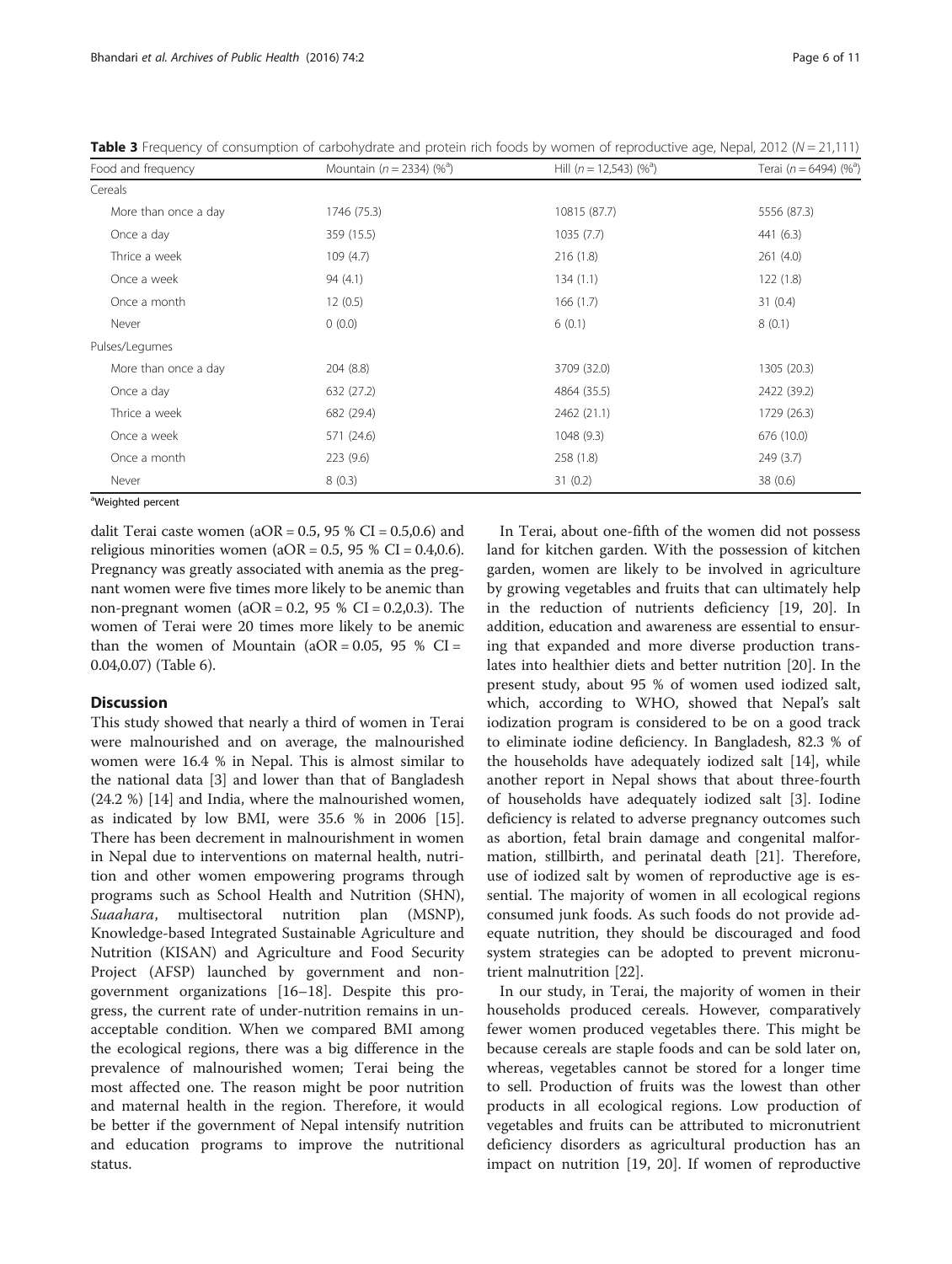| Food and frequency     | Mountain ( $n = 2334$ ) (% <sup>a</sup> ) | Hill ( $n = 12,543$ ) (% <sup>a</sup> ) | Terai ( $n = 6494$ ) (% <sup>a</sup> ) |
|------------------------|-------------------------------------------|-----------------------------------------|----------------------------------------|
| Vegetables             |                                           |                                         |                                        |
| More than once a day   | 1049 (45.2)                               | 3499 (29.1)                             | 906 (12.6)                             |
| Once a day             | 1054 (45.4)                               | 5516 (39.8)                             | 2087 (32.2)                            |
| Thrice a week          | 168(7.2)                                  | 2514 (23.0)                             | 2295 (37.0)                            |
| Once a week            | 40(1.7)                                   | 757 (7.2)                               | 914 (14.8)                             |
| Once a month           | 9(0.4)                                    | 70 (0.7)                                | 195(3.1)                               |
| Never                  | 0(0.0)                                    | 16(0.1)                                 | 22(0.3)                                |
| Meat                   |                                           |                                         |                                        |
| More than once a day   | 14(0.6)                                   | 178(1.4)                                | 139 (2.0)                              |
| Once a day             | 68 (2.9)                                  | 510 (4.5)                               | 207(3.0)                               |
| Thrice a week          | 390 (16.8)                                | 2802 (26.0)                             | 1211 (17.6)                            |
| Once a week            | 1183 (51.0)                               | 5805 (48.6)                             | 3213 (50.7)                            |
| Once a month           | 632 (27.2)                                | 2258 (12.1)                             | 1463 (23.8)                            |
| Never                  | 33 (1.4)                                  | 819 (7.4)                               | 186 (2.9)                              |
| Fruits                 |                                           |                                         |                                        |
| More than once a day   | 20(0.9)                                   | 699 (5.6)                               | 349 (5.1)                              |
| Once a day             | 92 (4.0)                                  | 2190 (16.0)                             | 636 (9.4)                              |
| Thrice a week          | 217 (9.4)                                 | 2618 (21.3)                             | 1513 (24.4)                            |
| Once a week            | 1116 (48.1)                               | 4449 (36.9)                             | 2467 (39.6)                            |
| Once a month           | 865 (37.3)                                | 2265 (18.8)                             | 1362 (20.3)                            |
| Never                  | 10(0.4)                                   | 151(1.4)                                | 92(1.3)                                |
| Milk and milk products |                                           |                                         |                                        |
| More than once a day   | 278 (12.0)                                | 1827 (15.9)                             | 457(6.3)                               |
| Once a day             | 632 (27.2)                                | 4047 (31.1)                             | 1773 (27.8)                            |
| Thrice a week          | 294 (12.7)                                | 2001 (16.3)                             | 1440 (23.6)                            |
| Once a week            | 401 (17.3)                                | 1471 (14.2)                             | 941 (14.4)                             |
| Once a month           | 416 (17.9)                                | 1977 (13.6)                             | 973 (14.1)                             |
| Never                  | 399 (12.9)                                | 1049 (8.9)                              | 835 (13.8)                             |

<span id="page-6-0"></span>Table 4 Frequency of consumption of micro-nutrients rich foods by women of reproductive age, Nepal, 2012 ( $N = 21,111$ )

age do not consume proper diet including enough fruits and vegetables, it is likely that they suffer from different micronutrients deficiencies [\[16\]](#page-10-0). Irrespective of agricultural production, it is very essential for them to consume such foods daily at proper intervals.

This study revealed that majority of women in Nepal depends upon cereals to fulfill their energy need. These foods have become the sole source of energy. The findings are in concordance with a study done in Bangladesh and Mozambique, where dietary patterns are heavily dominated by starchy staples [\[23](#page-10-0)]. Pulses/legumes are rich source of plant proteins and have many health benefits [[24\]](#page-10-0). The women can fulfill the daily need of proteins from local products like pulses/legumes that can be grown in their own fields. However, more women consumed pulses/legumes once a week in the Mountain region. A large sample study in India shows that 87.8 % of married women consumed pulses or beans once a week [\[10](#page-10-0)]. This suggests that the women are less likely to get enough protein content. When there is scarcity of carbohydrates and proteins in the diet, the women might suffer from protein-energy malnutrition. Consequently, there can be low birth weight children, decreased mental and physical ability in children, still birth and even maternal death [[25\]](#page-10-0).

Micronutrients can be obtained from vegetables, fruits, meat and milk/milk products and are essential for women especially during pregnancy and lactation [\[26](#page-10-0)]. The higher the consumption of these foods, the less likely is suffering from micronutrients deficiency. The present study revealed that the frequency of consumption of vegetables was lower in Terai. This can be related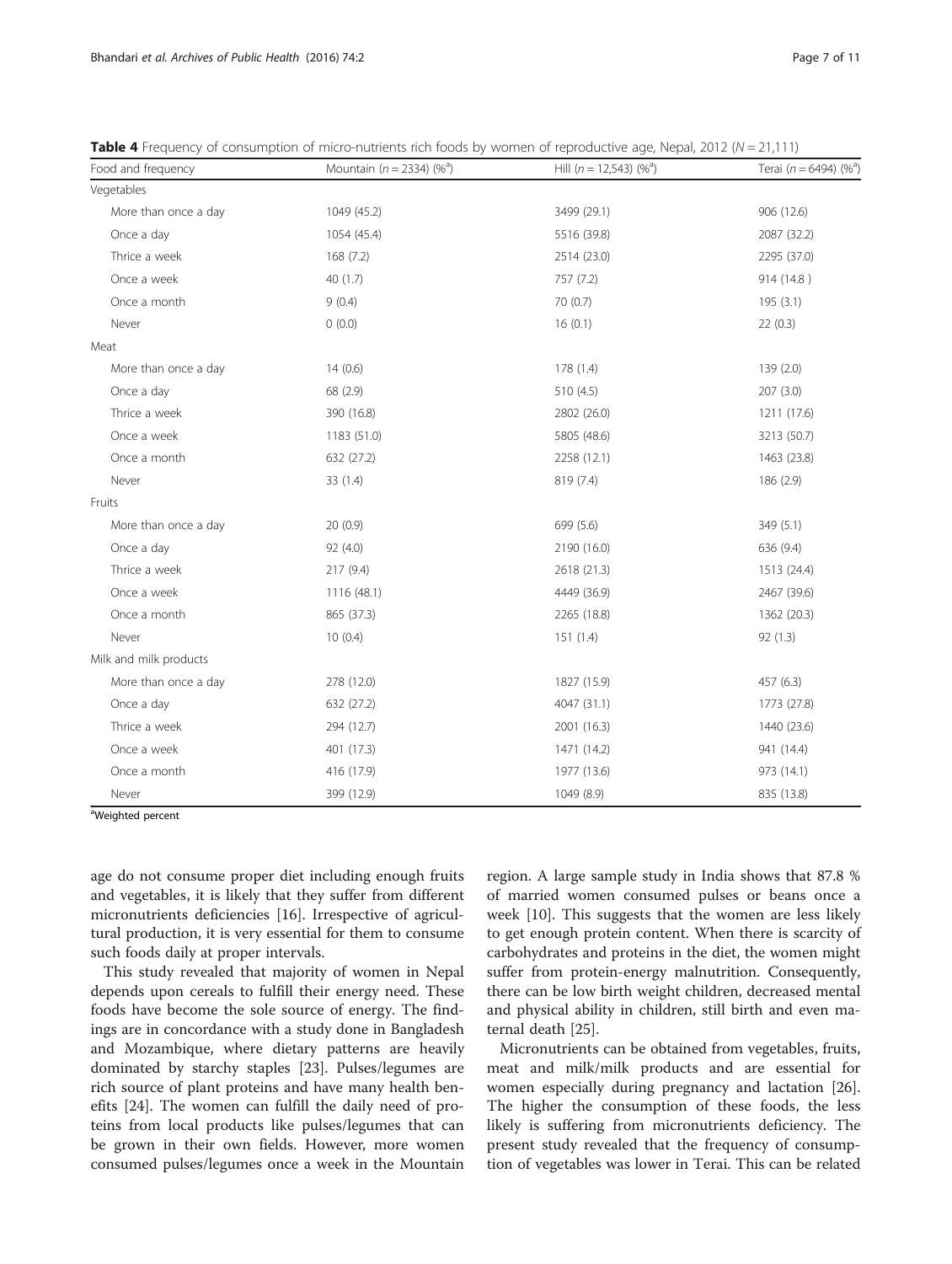| Variables                                | Malnourished (% <sup>a</sup> ) | Normal (% <sup>a</sup> ) | aOR <sup>bc</sup> (95 % CI) |
|------------------------------------------|--------------------------------|--------------------------|-----------------------------|
| <b>Educational Status</b>                |                                |                          |                             |
| Illiterate                               | 561 (18.7)                     | 2594 (81.3)              | 1.0(0.9,1.1)                |
| Informal education                       | 216 (12.2)                     | 1732 (87.8)              | $0.7$ $(0.6, 0.8)$ **       |
| Formal education                         | 1673 (20.9)                    | 6593 (79.1)              | 1.0                         |
| Age (in years)                           |                                |                          |                             |
| $15 - 24$                                | 1560 (26.0)                    | 4649(74.0)               | $2.7$ (2.5,3.0)**           |
| $25 - 34$                                | 578 (13.6)                     | 3584 (86.4)              | $1.3(1.2,1.4)$ **           |
| $35 - 49$                                | 312 (10.9)                     | 2686 (89.1)              | 1.0                         |
| Employment                               |                                |                          |                             |
| Unemployed                               | 1036 (23.5)                    | 3303 (76.5)              | $1.9(1.5,2.2)$ **           |
| Formal employment                        | 48 (7.9)                       | 583 (92.1)               | 0.8(0.6, 1.0)               |
| Agriculture                              | 1345 (17.7)                    | 6879 (82.3)              | $1.6$ $(1.3,1.9)$ **        |
| Manual work                              | 21(10.1)                       | 154 (89.9)               | 1.0                         |
| Ethnicity                                |                                |                          |                             |
| Dalit                                    | 248 (19.1)                     | 1090 (80.9)              | $0.8$ $(0.7,0.8)$ **        |
| Disadvantaged janajati                   | 825 (18.1)                     | 4184 (81.9)              | $0.6$ $(0.5, 0.6)$ **       |
| Disadvantaged non-dalit Terai caste      | 258 (23.8)                     | 800 (76.2)               | $0.6$ $(0.5, 0.6)$ **       |
| Religious minorities                     | 18 (19.1)                      | 63 (80.9)                | $0.4$ $(0.3,0.5)$ **        |
| Relatively advantaged janajati           | 128 (12.0)                     | 1047 (88.0)              | $0.6$ $(0.5,0.6)$ **        |
| Upper caste                              | 973 (21.5)                     | 3735 (78.5)              | 1.0                         |
| Ecological regions                       |                                |                          |                             |
| Mountain                                 | 54 (6.0)                       | 834 (94.0)               | $0.2$ $(0.1, 0.2)$ **       |
| Hill                                     | 1161 (15.4)                    | 6670 (84.6)              | $0.4$ $(0.4, 0.5)$ **       |
| Terai                                    | 1235 (27.9)                    | 3415 (72.1)              | 1.0                         |
| Nutrition education by any organizations |                                |                          |                             |
| Yes                                      | 1369 (18.6)                    | 6393 (81.4)              | $1.0\,$                     |
| No                                       | 1081(20.3)                     | 4526 (79.7)              | $1.1$ $(1.0, 1.2)$ **       |

<span id="page-7-0"></span>**Table 5** Association of socio-demographic variables with BMI of women of reproductive age, Nepal, 2012 ( $n = 13,369$ )

aO $R^b$  weighted adjusted odds ratio, 1 = reference

The odds ratio are adjusted for all variables

 $*$  $P$  < 0.001

Janajati includes all the castes that fall under marginalized group except dalit (lower caste)

to the fact that majority of women in Terai are anemic [[27\]](#page-10-0) as they supposedly do not eat dark green leafy vegetables rich in iron. The majority of women in all the ecological regions consumed meat and fruits once a week. In India, the frequency of consumption of meat and fruits was once a week in 31.9 and 33.0 % of women [[10\]](#page-10-0). Nearly three out of ten women consumed milk and milk products at least once a day. The low frequency of consumption of items from food groups such as meat and fruits could be due to the condition that only a few households could afford to buy such foods on a daily basis. In addition, despite the affordability, sometimes it may be difficult to access such foods due to either a lack of production in certain regions (geographical constraints) or certain intra-household decisions on food

consumption. And importantly, there might be either a lack of awareness about balanced nutritional intake or specific food preferences. According to a report, women consuming foods from five or more food groups out of ten have a greater likelihood of meeting their micronutrient needs than women consuming foods from fewer food groups [[28\]](#page-10-0). The consumption of such foods rich in micronutrients should be encouraged in order to prevent micronutrient deficiencies and ensure safe women's health [[25\]](#page-10-0). In addition, agricultural interventions for the production and consumption of such foods to improve nutrition [\[29](#page-10-0)] are imperative in Nepal.

In the present study, surprisingly, the women who had formal education were more likely to get malnourished than the women having informal education. This needs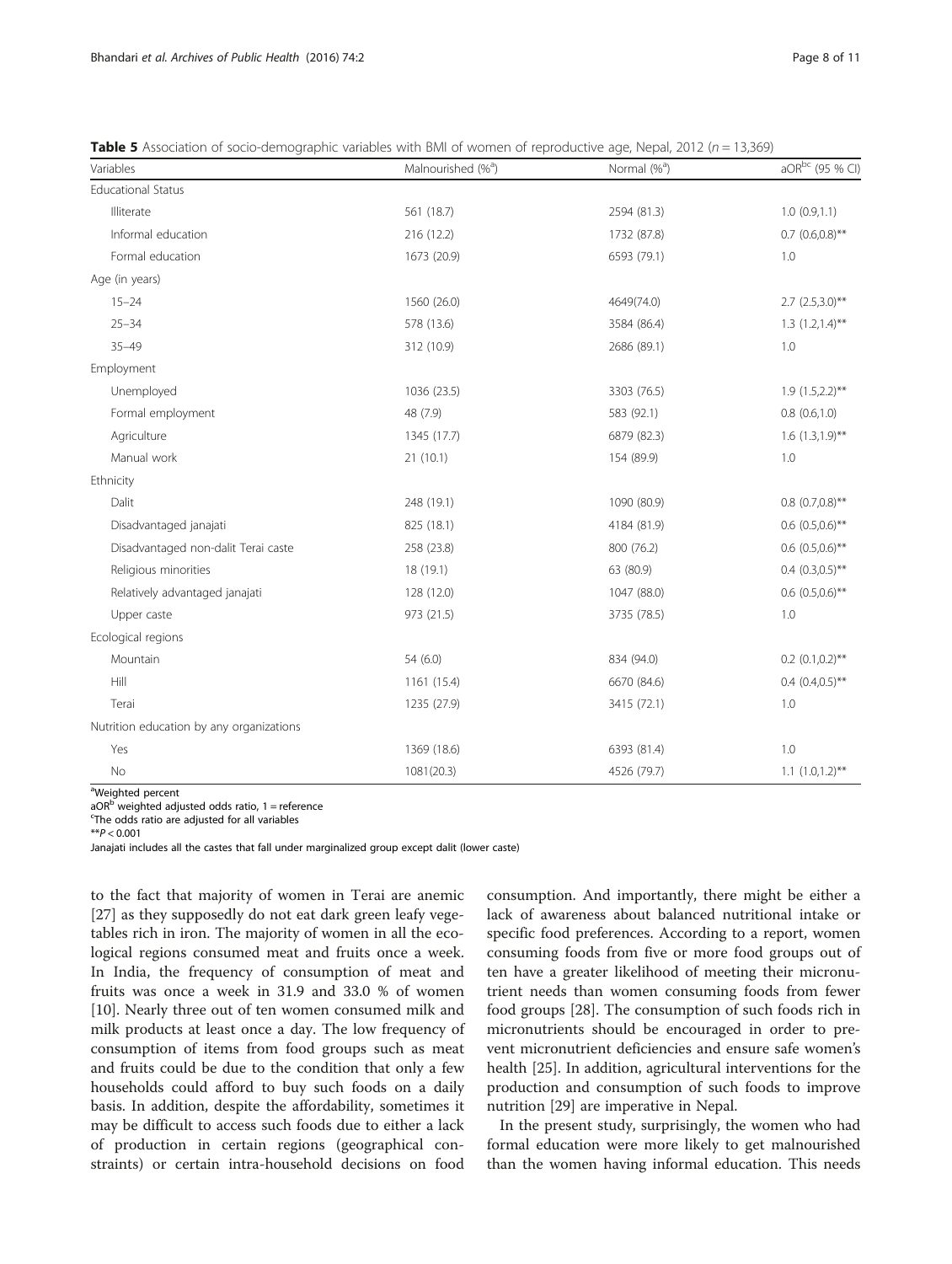| Variables                           | Anemic (% <sup>a</sup> ) | Normal (% <sup>a</sup> ) | aOR <sup>bc</sup> (95 % CI) |
|-------------------------------------|--------------------------|--------------------------|-----------------------------|
| <b>Educational Status</b>           |                          |                          |                             |
| Illiterate                          | 613 (21.3)               | 2720 (78.7)              | $0.7(0.7,0.8)$ **           |
| Informal education                  | 382 (22.5)               | 1652 (77.5)              | $0.7$ $(0.6, 0.8)$ **       |
| Formal education                    | 2422 (31.4)              | 6433 (68.6)              | 1.0                         |
| Age (in years)                      |                          |                          |                             |
| $15 - 24$                           | 1809 (31.3)              | 4945 (68.7)              | $1.3(1.0, 1.3)$ **          |
| $25 - 34$                           | 1048 (26.8)              | 3386 (73.2)              | $1.1 (1.0, 1.2)$ **         |
| $35 - 49$                           | 560 (22.1)               | 2474 (77.9)              | 1.0                         |
| Employment                          |                          |                          |                             |
| Unemployed                          | 1272 (29.8)              | 3369 (70.2)              | $1.6$ $(1.4, 1.8)$ **       |
| Formal employment                   | 149 (25.4)               | 523 (74.6)               | $1.4$ $(1.2,1.7)$ **        |
| Agriculture                         | 1957 (27.7)              | 6755 (72.3)              | $1.7(1.5,2.0)$ **           |
| Manual work                         | 39 (20.0)                | 158 (80.0)               | 1.0                         |
| Ethnicity                           |                          |                          |                             |
| Dalit                               | 363 (28.2)               | 1083 (71.8)              | $0.8$ $(0.7,0.9)$ **        |
| Disadvantaged janajati              | 1177 (28.3)              | 4143 (71.7)              | $0.9(0.8,0.9)$ **           |
| Disadvantaged non-dalit Terai caste | 198 (17.9)               | 916 (82.1)               | $0.5$ $(0.5, 0.6)$ **       |
| Religious minorities                | 19 (18.9)                | 72 (81.1)                | $0.5(0.4,0.6)$ **           |
| Relatively advantaged janajati      | 242 (21.3)               | 1003 (78.7)              | $0.6$ $(0.5, 0.6)$ **       |
| Upper caste                         | 1418 (32.1)              | 3588 (67.9)              | 1.0                         |
| Pregnancy                           |                          |                          |                             |
| <b>No</b>                           | 3011 (26.1)              | 10480 (73.9)             | $0.2$ $(0.2, 0.3)$ **       |
| Yes                                 | 406 (62.4)               | 325 (37.6)               | 1.0                         |
| Ecological regions                  |                          |                          |                             |
| Mountain                            | 20(2.2)                  | 881 (97.8)               | $0.05$ (0.04,0.07)**        |
| Hill                                | 2165 (30.2)              | 6167 (69.8)              | 1.9(0.9,1.0)                |
| Terai                               | 1232 (27.6)              | 3757 (72.4)              | 1.0                         |

<span id="page-8-0"></span>Table 6 Association of socio-demographic variables with anemia of women of reproductive age, Nepal, 2012 ( $n = 14,222$ )

aO $R^b$  weighted adjusted odds ratio, 1 = reference

The odds ratio are adjusted for all variables

 $* p < 0.001$ 

Janajati includes all the castes that fall under marginalized group except dalit (lower caste)

to be verified from other large-scale studies. Further, although women had formal education, the majority of them (48.5 %) were unemployed (results not shown). Consequently, it results in poor nutrition. Employment of women benefit to household nutrition in general and the woman's nutritional status in particular [\[30](#page-10-0)]. In addition, higher education, especially for women of reproductive age in Nepal does not necessarily indicate better nutrition education; hence, they could be malnourished. This is supported by our findings from Table [5](#page-7-0): those women who did not get nutrition education from any organizations were more likely to get malnourished. This finding is supported by a study done in Pakistan [[31\]](#page-10-0). This suggests that the educated women should also be kept in priority while formulating the nutrition policies and implementing them. The younger the women are the more there is chance of being malnourished because of immature physiological conditions and poor knowledge in nutrition at that age. In addition, there is increased demand of nutrients in the body during this age span [[32](#page-10-0)]. Our study showed that unemployed women had more chances of being malnourished than women doing manual work. This finding is supported by a study done in Ethiopia [\[30](#page-10-0)]. In Nepal, ethnicity played an important role in determining the nutritional status of women. Although women of upper caste were more likely to be malnourished than the women of religious minorities, higher percentage of women from disadvantaged non-dalit Terai caste are malnourished, and focus should be given to such ethnic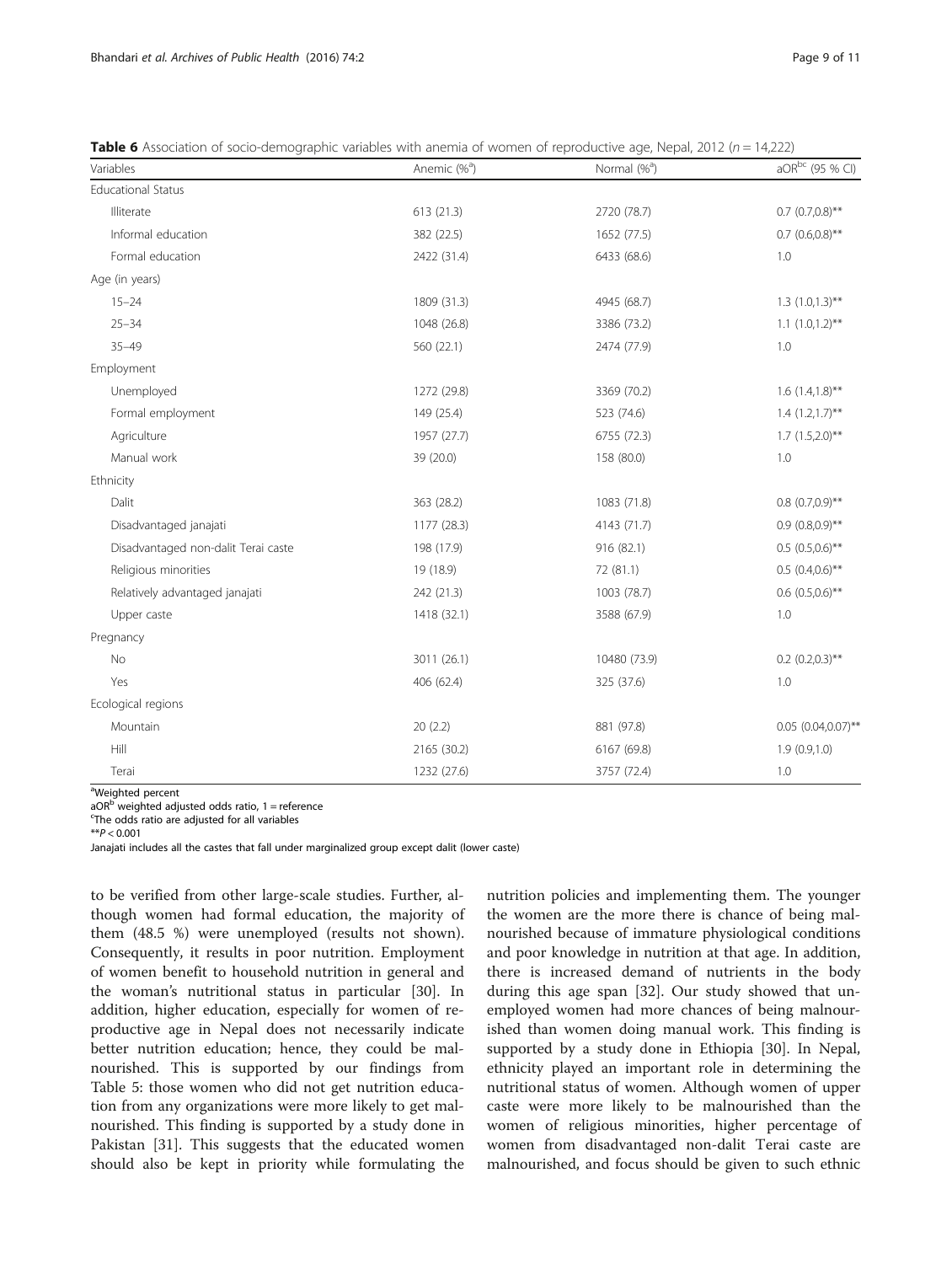groups. Studies have shown that social determinants like disadvantaged groups, ethnic and regional disparities play a significant role in under-nutrition [\[33](#page-10-0)–[35\]](#page-10-0). In addition, the ecological regions affect the nutritional status of women in Nepal. Despite the fertile soil in Terai, more women here were malnourished. This could be because of lack of nutrition education provided to them [[31](#page-10-0), [36](#page-10-0)]. Therefore, the government and non-government organizations should work together to bring down the higher rate of under-nutrition in women, especially in Terai region.

Anemia can result from different conditions, but the major cause of anemia is due to iron deficiency [\[37\]](#page-10-0). In the present study, deviating from common belief, the women having formal education were more likely to be anemic than women having informal education and illiterate women. This contrasts a study done among pregnant women in India [[38](#page-10-0)] and Pakistan [\[39](#page-10-0)]. Therefore, educated women should also be included under the surveillance while combating with micronutrient deficiency and special policies are needed to be formulated to address such situation. Similarly, the women who were unemployed were more likely to be anemic that the women doing manual work. This could be due to reason that employment generates income and women are likely to consume iron rich foods [\[40](#page-10-0)]. However, in a study done among pregnant women in Pakistan, the employed women were more anemic than unemployed ones [\[39\]](#page-10-0). Although women were employed in Pakistan, they were underpaid or had lower income, which ultimately resulted in lower consumption of iron rich foods. Surprisingly, the women who were involved in agriculture were also anemic. This underscores the importance of knowledge of cultivation of foods that are rich in nutrition and proper feeding habits of women. Almost all of the ethnic group women were anemic, the women of upper caste and dalit being more anemic. A study conducted in Vietnam highlights the multi-causal etiology of anemia including ethnicity and socio-economic status in women of reproductive age [\[41](#page-10-0)]. The condition was even worse in the women living in Terai. The women in Terai were more likely to be anemic than the women in Mountain. The negative effects of anemia can be premature birth, low birth weight, infant mortality and maternal morbidity and mortality [[42\]](#page-10-0). The present study revealed that the pregnant women were more likely to be anemic than the normal ones. Several studies have shown higher rates of anemia in pregnant women ranging from 56.8 % in urban eastern Ethiopia [[43](#page-10-0)], 89.6 % in northern India [[44\]](#page-10-0) to 90.5 % in urban Pakistan [\[39](#page-10-0)]. This could be due to high iron demand during pregnancy [[45](#page-10-0)]. Iron deficiency anemia during pregnancy is harmful to both mother and child [[46](#page-10-0)]. The government of Nepal recommends additional supplements like iron/folate after

first trimester only. However, women need nutritious food with supplements throughout their reproductive age in order to be healthy and have healthy babies.

### Conclusions

The dietary intake patterns to combat against nutritional deficiencies are not appropriate and nutritional status of women of reproductive age is still poor. The majority of women consume starchy staple food while less attention has been given to the consumption of vegetables, meat, fruits and dairy products. Cultivation of vegetables and fruits and consuming them can prove to be an important factor in maintaining better nutritional status. It is imperative that the government and non-government organizations act to improve dietary intake pattern of women in Nepal to promote women's health.

#### Abbreviations

aOR: Adjusted Odds Ratio; BMI: Body Mass Index; CI: Confidence Interval; FCHVs: Female Community Health Volunteers; NHRC: Nepal Health Research Council; SPSS: Statistical Package for Social Sciences; VDC: Village Development Committee; WHO: World Health Organization.

#### Competing interests

There are no competing interests with respect to the research, authorship, and/or publication of this article.

#### Authors' contributions

SB participated in the study design and coordination, participated in the construction of data-collection instruments, conducted the data analyses, supervised the fieldwork and drafted the manuscript. JTS designed the study, participated in the construction of data-collection instruments, supervised the fieldwork and helped in drafting the manuscript. PT participated in the construction of data-collection instruments and helped in drafting the manuscript. MS participated in the data collection process and helped in drafting the manuscript. BPK participated in the study design and data collection process. MRB participated in the study design and coordination, participated in the construction of data-collection instruments, conducted the data analyses and helped to draft the manuscript. All the authors read and approved the final version of manuscript.

#### Acknowledgements

The authors acknowledge Global nutrition Empowerment (GNE), USA for financial and technical support. The authors also like to thank Ministry of Health and Population, Nepal Health Research Council, Local health facilities, Female Community Health Volunteers (FCHVs) and participants for their support.

#### Author details

<sup>1</sup>Multivitamin-mineral Supplementation Project, Health Resources Consultancy Pvt. Ltd., Kuleshwor, Kathmandu, Nepal. <sup>2</sup>Public Health and Infectious Disease Research Center (PHIDReC), New Baneshwor, Kathmandu, Nepal. <sup>3</sup>National Center for Health Professions Education, Institute of Medicine, Tribhuvan University, Maharajgunj, Kathmandu, Nepal. 4 Department of Internal Medicine, Lumbini Medical College, Kathmandu University, Tansen, Palpa, Nepal. <sup>5</sup>Department of Internal Medicine Maharajgunj Medical College, Institute of Medicine, Tribhuvan University, Maharajgunj, Kathmandu, Nepal. <sup>6</sup>Department of Surgery, Institute of Medicine, Tribhuvan University, Maharajgunj, Kathmandu, Nepal. <sup>7</sup>Central Department of Microbiology, Tribhuvan University, Kirtipur, Kathmandu, Nepal.

Received: 24 June 2015 Accepted: 8 January 2016 Published online: 28 January 2016